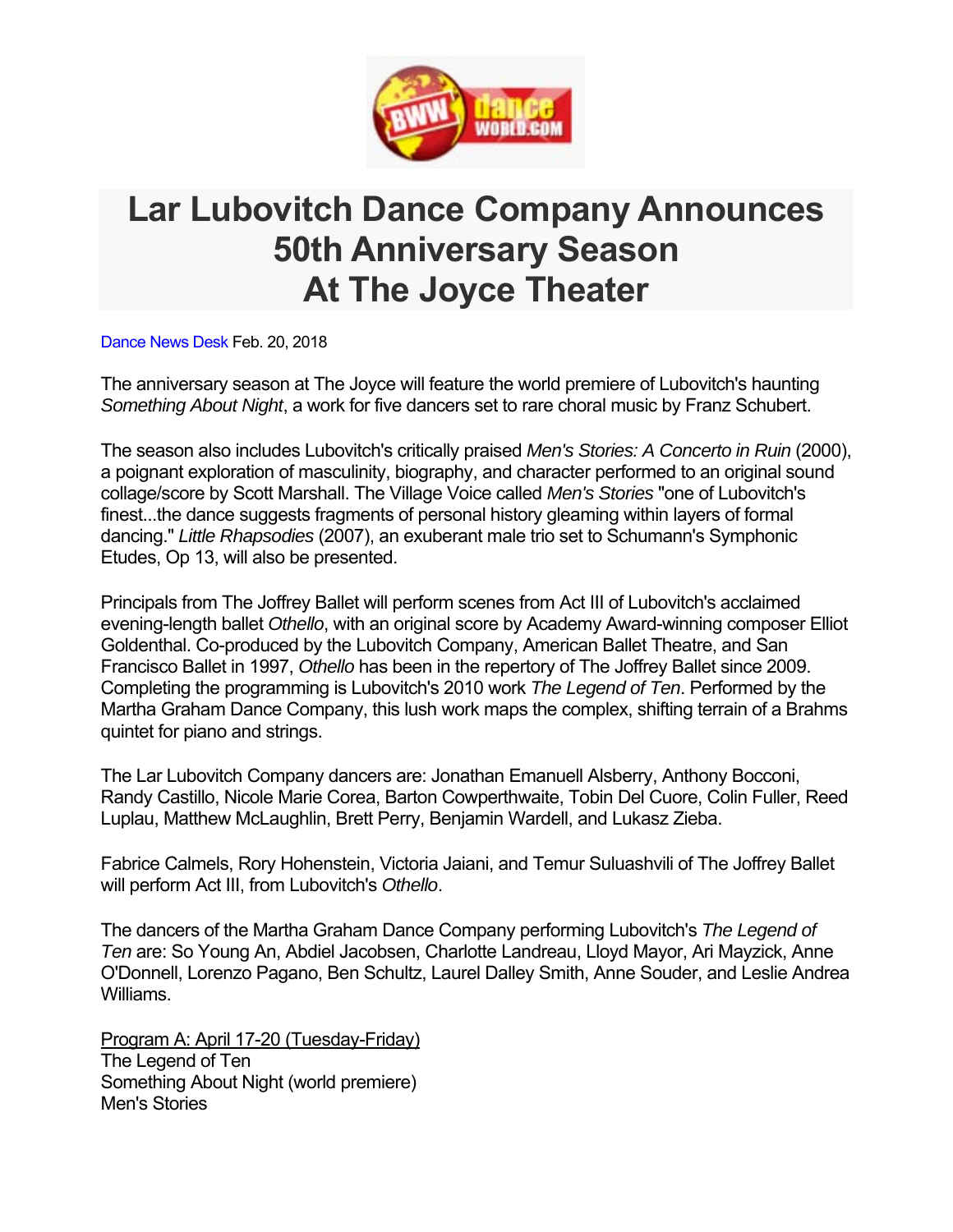Program B: April 21-22 (Saturday-Sunday) Little Rhapsodies Othello, Act III Something About Night (world premiere) Men's Stories

Tickets start at \$10 and can be purchased through JOYCECHARGE at (212) 242-0800 or online at www.joyce.org. The Joyce Theater is located at 175 Eighth Avenue (at 19th Street), in Manhattan. Opening Night Gala: Immediately following the performance on April 17, the Company will host a dinner celebrating its 50th anniversary. For more information about the Gala call: (212) 221-7909. About the Guest Companies

Classically trained to the highest standards, The Joffrey Ballet expresses a unique, inclusive perspective on dance, proudly reflecting the diversity of America with its Company, audiences, and a repertoire that includes major story ballets, reconstructions of masterpieces, and contemporary works. The Company's commitment to accessibility is met through an innovative and highly effective education program including the much-lauded Academy of Dance, Official School of The Joffrey Ballet, community engagement programs, and collaborations with myriad visual and performing arts organizations.

Founded by visionary teacher Robert Joffrey in 1956, and guided by celebrated choreographer Gerald Arpino from 1988 until 2007, The Joffrey Ballet continues to thrive under internationally renowned Artistic Director Ashley Wheater and Executive Director Greg Cameron.

The Martha Graham Dance Company has been a leader in the development of contemporary dance since its founding in 1926. Today, the Company is embracing a new programming vision that showcases masterpieces by Graham alongside newly commissioned works by contemporary artists. With programs that unite the work of choreographers across time within a rich historical and thematic narrative, the Company is actively working to create new platforms for contemporary dance and multiple points of access for audiences.

Since its inception, the Martha Graham Dance Company has received international acclaim from audiences in more than 50 countries throughout North and South America, Europe, Africa, Asia, Russia, and the Middle East. The Company has performed at the Metropolitan Opera, Carnegie Hall, the Paris Opera House, Covent Garden, and the John F. Kennedy Center for the Performing Arts, as well as at the base of the Great Pyramids in Egypt and in the ancient Herod Atticus Theatre on the Acropolis in Athens. In addition, the Company has also produced several award-winning films broadcast on PBS and around the world.

## About the Lar Lubovitch Dance Company

The Lar Lubovitch Dance Company was founded in 1968. Over the past 50 years it has gained an international reputation as one of America's top dance companies. Celebrated for both its choreographic excellence and its unsurpassed dancing, the Company has created more than 110 new dances and performed before millions throughout the United States and in more than 40 countries.

Lar Lubovitch is one of America's most versatile, popular, and widely seen choreographers. In addition to being performed by his own Company, his dances have been performed by many other major companies throughout the world, including American Ballet Theatre, New York City